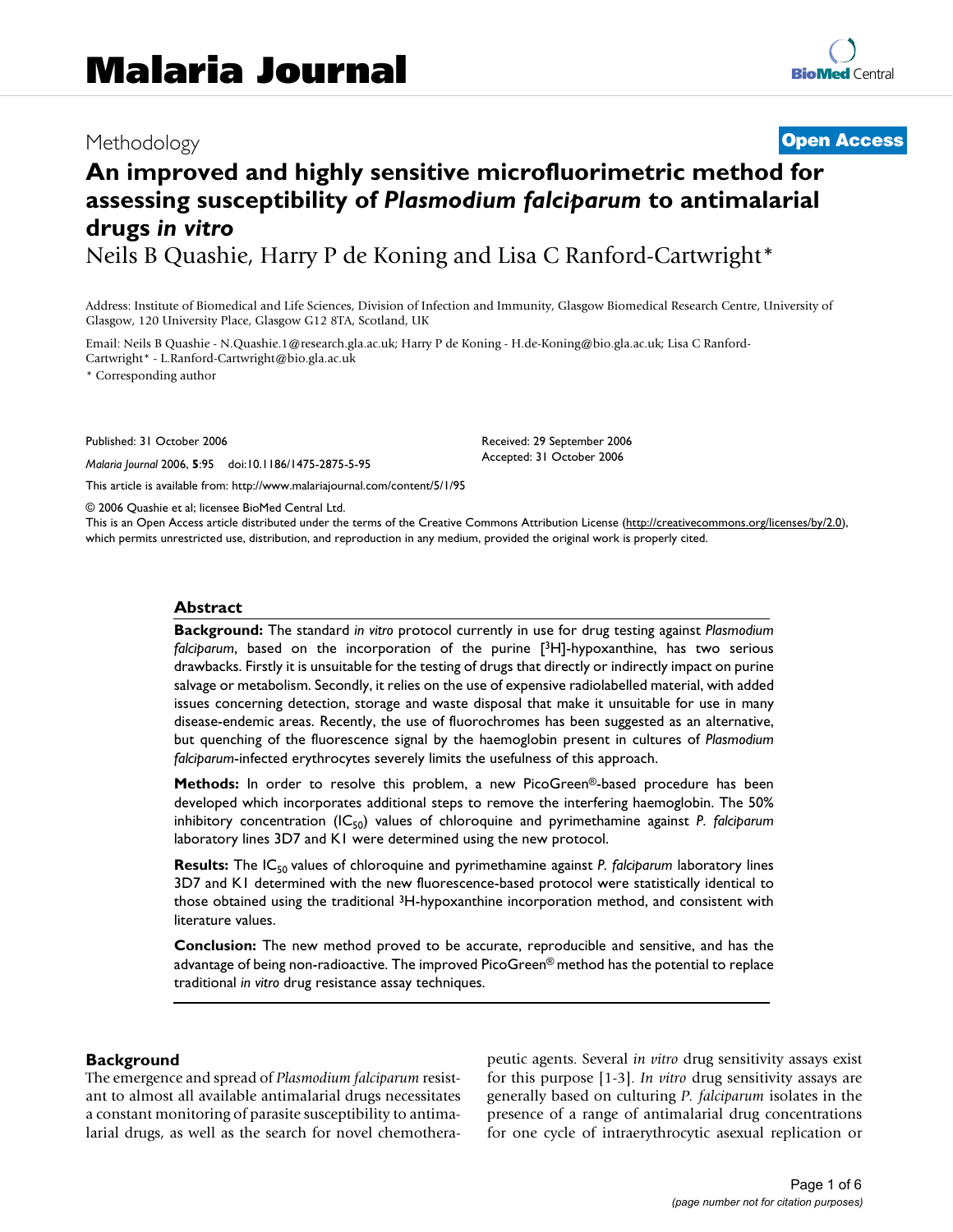part thereof. The effect of antimalarial drugs is characterised by the inhibition of parasite growth. The most widely accepted test relies on microscopic scoring of parasitized and uninfected erythrocytes [2]. Other assessment methods involve the determination of the level of incorporation of radiolabelled precursors into parasite DNA [1,4] and colorimetric methods, which involve measurement of the levels of parasite lactate dehydrogenase (pLDH) [\[3,](#page-5-0)[5\]](#page-5-1) or histidine-rich protein II [6]. Each of these commonlyused assays has unique advantages as well as a number of known drawbacks. Parasitized cell counts using microscopes are extremely labour-intensive and time-consuming, although they are accurate. Incorporation of radiolabelled precursors requires supply, storage and disposal of radioactive material, often with a long half-life, as well as access to scintillation counters, which can be difficult in some disease-endemic areas where routine monitoring of resistance profiles is required. The major constraints in the use of the colorimetric methods are the cost and the limited supply of monoclonal antibodies (mAbs) required.

Recently, a microfluorimetric method using PicoGreen® for assessing susceptibility of parasites to antiplasmodial compounds was reported [7]. PicoGreen® (Invitrogen – Molecular Probes™) is a fluorochrome which selectively binds double-stranded DNA (dsDNA) by intercalation, resulting in an exceptionally high increase in fluorescence emission. PicoGreen® has been shown to detect as little as 25 pg/ml of dsDNA in the presence of single stranded DNA (ssDNA), RNA, and free nucleotides [7]. Corbett and co-workers also demonstrated that replication of malaria parasites was directly proportional to the amount of PicoGreen® fluorescence, with a linear relationship between parasitaemia of 0.1% and 15%.

Although the PicoGreen® method was reported to be suitable for high throughput assays, the published method has an inherent problem, particularly for its use with parasite isolates collected from infected individuals with low parasitaemia in malaria-endemic areas: the possibility of a serious quenching of fluorescence resulting from the presence of haemoglobin. PicoGreen® fluorescence occurs with an excitation maximum at 480 nm and an emission peak at 520 nm [7], whereas haemoglobin has a wide absorption spectrum at wavelengths between 300 and 800 nm, with a peak around 450 nm [8]. However, peak absorption wavelengths are dependent on whether haemoglobin is bound to oxygen (oxy-haemoglobin), carbon monoxide (carboxy-haemoglobin) or neither (deoxy-haemoglobin) [8], and the molecule in its degraded form (met-haemoglobin) also exhibits a different absorption spectrum [8]. Haemoglobin, therefore, has the potential to absorb most, if not all, of the fluorescence emitted by PicoGreen®.

A modified drug sensitivity assay using PicoGreen® has been developed and tested in order to resolve the problem of fluorescence quenching. The modified method incorporates additional steps to remove contaminating haemoglobin before analysis of fluorescence. The modified method has been compared with the traditional [3H] hypoxanthine accumulation method in drug sensitivity assays using chloroquine and pyrimethamine.

### **Methods**

#### *Relationship between DNA concentration and PicoGreen® fluorescence*

Salmon sperm DNA (Sigma-Aldrich, Poole, UK) was serially diluted with nucleic acid- and DNase-free water (ICN) to obtain a range of concentrations from 1,000 ng/ml to 1 ng/ml. One hundred and fifty microlitres of each solution were dispensed into wells of a white opaque 96-well microtitre plate (Greiner Bio-One). Fifty microlitres of lysis/fluorescence-mix, consisting of PicoGreen® (1:200 in TE buffer, pH 7.5) and Triton X-100 (final concentration, 2%) in nucleic acid- and DNase-free water, were added to each well. Plates were incubated in the dark at room temperature for between 5–30 minutes and then fluorescence intensity was measured at 485 nm (excitation) and 528 nm (emission) using a Perkin Elmer LS 55 Luminescence Spectrophotometer. Control wells consisted of the highest concentration of salmon sperm DNA solution without PicoGreen® or lysis/fluorescence-mix alone in nucleic acid- and DNase-free water respectively. The mean background reading from the two control wells was subtracted from the test fluorescence reading to give the final fluorescence measurement. Fluorescence (arbitrary units ranging from 1 to 1,000 units) was plotted against salmon sperm DNA concentration. The experiment was repeated in the absence of Triton X-100. All experiments were performed in triplicate for three independent experiments.

#### *Effect of haemoglobin on fluorescence readings*

Uninfected human blood was washed in RPMI1640 medium to remove most of the white blood cells, and resuspended in medium to give samples with a haematocrit range of 1.0% to 5%. Each sample was spiked with salmon sperm DNA at a fixed concentration of 1,000 ng/ ml. One hundred and fifty microlitres of each mixture were dispensed into the wells of a white opaque 96-well microtitre plate. Fifty microlitres of the lysis/fluorescencemix were added and the fluorescence signal determined as described. Fluorescence readings were plotted against haematocrit. Control wells consisted of 150 μl blood at 1.0% haematocrit but without salmon sperm DNA, and 150 μl of 1,000 ng/ml salmon sperm DNA solution with no blood added.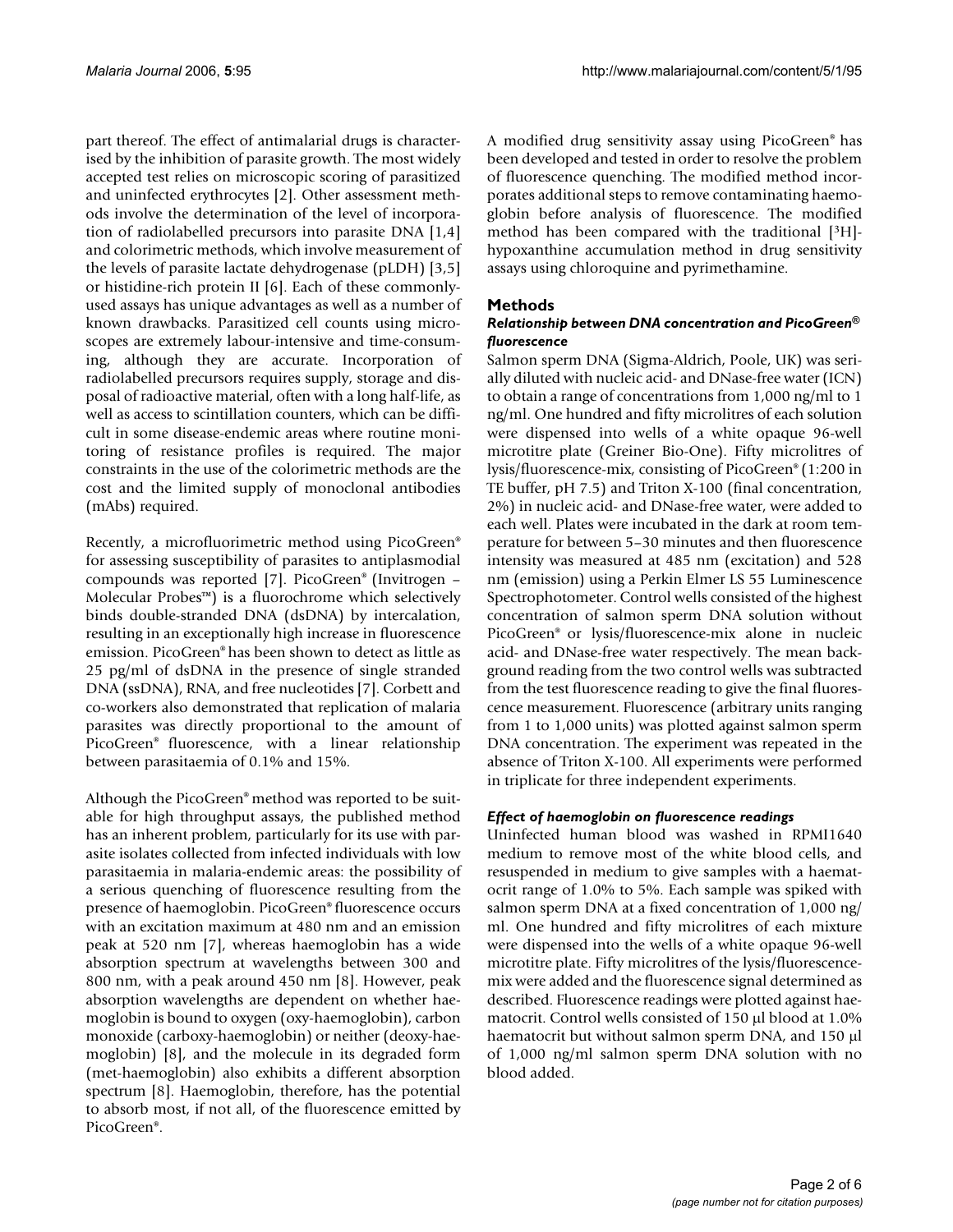#### *Relationship between parasitaemia and PicoGreen® Fluorescence*

An *in vitro* culture of parasite clone 3D7 at 2% haematocrit was diluted with uninfected erythrocytes (2% haematocrit in culture medium) to yield samples with parasitaemia ranging from 0.5% to 15%. One hundred and fifty microlitres of each sample were dispensed into each of two microtitre plates. One set of the plates was processed as described above, with direct lysis of parasitized erythrocytes by the lysis/fluorescence-mix. The other plate was centrifuged at  $600 \times g$  for 10 minutes to pellet the cells. The supernatant was removed and the cells re-suspended in saponin (0.15%, w/v in phosphate-buffered saline (1  $\times$ PBS)) to lyse the erythrocytes and release the malaria parasites. The plates were immediately centrifuged at 630 × *g* for 10 minutes, and the supernatant was removed. The pellet was then washed to remove all traces of haemoglobin by the addition of 200  $\mu$ l of 1  $\times$  PBS to each well followed by centrifugation at  $630 \times g$ . The washing step was repeated twice to ensure complete removal of haemoglobin. Finally, following the removal of the supernatant, pellets were re-suspended in 150  $\mu$ l of 1 × PBS. Fifty microlitres of the lysis/fluorescence-mix were added to each well of the plate and fluorescence signal determined as described above. Fluorescence reading was plotted against parasitaemia for each of the two sets of plates.

#### *Drug sensitivity assays with* **P. falciparum**

Two culture-adapted standard laboratory lines of *P. falciparum*, 3D7 and K1, were tested for their sensitivity to chloroquine and pyrimethamine using the PicoGreen® assay incorporating the saponin lysis step as described above. The same drug sensitivity assays were set up in parallel using the 3H-hypoxanthine incorporation method.

The two parasite lines selected were known to differ in their sensitivity to antimalarial drugs: clone 3D7 is sensitive to chloroquine and pyrimethamine [9] whilst K1 is resistant to both drugs [10]. Parasites were maintained in continuous culture using standard methods [11]. Cultures used for the drug sensitivity assay contained predominantly ring forms of the parasites; in some cases cultures were naturally synchronous, otherwise they were synchronized by brief incubation with 5% aqueous D-sorbitol using the standard method [12]. All drug sensitivity assays were performed in 96-well microtitre plates using the method described by Rieckmann and others [2,13]. Briefly, stocks of drugs were prepared initially in dimethyl sulfoxide (DMSO) and then diluted serially with culture medium (without serum) to achieve the desired concentration range. The final ranges of drug concentrations were 500 nM – 3.8 nM for chloroquine, and 2,000 nM – 15.6 nM for pyrimethamine. Each well of a microtitre plate was pre-dosed with 50 μl of the appropriate drug solution. Parasite cultures were diluted with fresh uninfected erythrocytes and RPMI1640 culture medium to achieve a starting parasitaemia of 0.5 – 1.0% and haematocrit of 2%. Two hundred microlitres of the diluted parasite culture were added to each well of the pre-dosed plates. Control wells consisted of 50 μl culture medium without drugs (but containing the same amount of DMSO as in drug wells) and 200 μl parasitized or uninfected erythrocytes. The plates were incubated at 37°C for 42–48 hours in a modular incubator (FlowLabs), gassed with a mixture of  $3\%$  CO<sub>2</sub>, 1% O<sub>2</sub>, 96% N<sub>2</sub>.

Determination of IC<sub>50</sub> using the microfluorimetric method After incubation of parasites as described previously, 150 μl of culture were transferred into a white opaque 96-well microtitre plate and the plate centrifuged at 600 × *g* for 10 minutes to pellet the cells. The supernatant was removed and the cells re-suspended in saponin to lyse the erythrocytes, and the pellet washed to remove haemoglobin, as described above. Following resuspension and addition of the lysis/fluorescence mix, the plates were incubated at room temperature in the dark for between 5–30 minutes. Fluorescence intensity was measured at 485 nm (excitation) and 528 nm (emission) as described previously. Drug concentration was plotted against corresponding fluorescence reading and the 50% inhibitory concentration (IC $_{50}$ ) was calculated by non-linear regression using the Prism software package (GraphPad Software, Inc.). The 50% inhibitory concentration was defined as the drug concentration that results in a fluorescence value of

0.5 × (maximum fluorescence - minimum fluorescence) (Equation 1).

In this equation the maximum fluorescence is defined by the no drug control and the minimum fluorescence was defined by a 100% effective concentration of test drug or positive control.

#### *Determination of IC50 using the 3H-hypoxanthine uptake method*

For each test performed using the microfluorescence method, a second plate was set up for determination of  $IC_{50}$  values by the [<sup>3</sup>H]-hypoxanthine incorporation method. Cultures were plated as described and incubated at 37°C for an initial period of 24 hours. 10 μl of 1.87 μM [3H]-hypoxanthine with a specific activity of 37 GBq/ mmol (Amersham Biosciences) were then added to each well, and the plate was incubated for a further 24 hours. Cells were harvested from each well onto a fibreglass filter paper using a Filtermate Harvester (Packard Instruments). The filter paper was dried, sealed in a plastic bag and 3 ml scintillation fluid (OptiPhase HiSafe (Perkin Elmer)) added. Radioactivity incorporated into the parasites was counted with a Microbeta Wallac Trilux liquid scintillation and luminescence counter. The  $IC_{50}$  values represent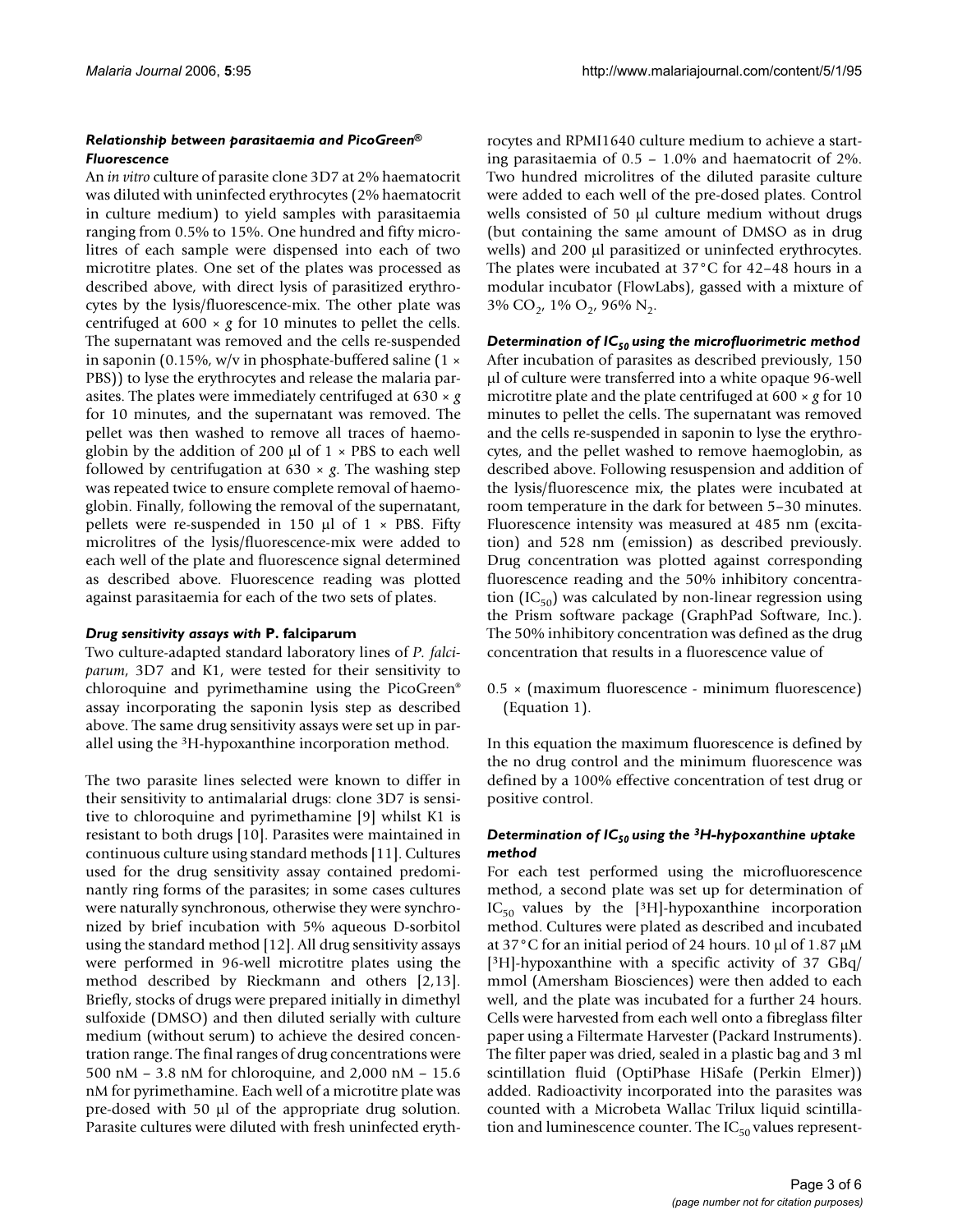ing 50% inhibition of uptake of [3H]-hypoxanthine were determined from a sigmoidal plot of log drug concentration against radiolabel incorporated into the parasites.

#### *Data analysis*

Fifty percent inhibition concentration values were determined by nonlinear regression analysis of the plot of logarithm of concentration against fluorescence reading in the PicoGreen® assay or against scintillation count (counts per minute) in the isotopic assay using Graphad PRISM version 3.02 software. Generally, the  $IC_{50}$  is defined as the concentration of antimalarial drug producing 50% inhibitory effect on parasite viability. Student's t-test was used to determine the significance of any difference in  $IC_{50}$  values obtained for each parasite/drug combination using the PicoGreen® and isotopic method. Mean  $IC_{50}$  values and standard errors of the mean (s.e.m.) for each drug were determined from three independent drug sensitivity assays performed in triplicate on each plate.

#### **Results**

#### *Relationship between salmon sperm DNA and fluorescence of PicoGreen®*

A direct linear relationship was observed between PicoGreen® fluorescence and salmon sperm DNA concentration (Figure 1). The presence of 2% Triton X-100 in the fluorescence-mix did not significantly change the slope of the line  $(P = 0.481)$ , demonstrating that the fluorescence signal from the DNA-PicoGreen® adduct was not affected by the presence of Triton X-100. The fluorescence signal was significantly reduced when the PicoGreen® was dissolved in water instead of the TE buffer (data not shown). The optimal fluorescence signal was obtained with a PicoGreen® dilution of 1:200 (v/v) from the stock supplied (Invitrogen).

#### *Effect of haemoglobin on fluorescence reading*

PicoGreen®, in the absence of salmon sperm DNA, gave a background reading of 11.4 arbitrary fluorescence units (no DNA control). PicoGreen® incubated with salmon sperm DNA at the high concentration of 1000 ng/ml did not generate a signal above background when in the presence of blood with haematocrits ranging from 1 to 5%. The control well, containing salmon sperm DNA and PicoGreen® without haemoglobin, gave a fluorescence reading of around 400 units.

#### *Relationship between fluorescence of PicoGreen® and percent parasitaemia for parasite culture*

Following direct lysis of parasitized erythrocytes, only very low fluorescence of PicoGreen® was detected from wells containing *P. falciparum*-infected erythrocytes with haematocrit in the range 0.5 – 5% and parasitaemia ranges up to 10% parasitaemia (Figure 2). Attempts to solubilise and precipitate the haemoglobin with a cocktail of 5 parts



#### Figure 1

**Effect of 2% Triton X-100 on PicoGreen® fluorescence with salmon sperm DNA**. PicoGreen® fluorescence with salmon sperm DNA is shown in the presence (O) or absence (■) of 2% Triton X-100. Background fluorescence, defined as fluorescence detected in the absence of added DNA, was subtracted from each data point. Fluorescence is measured as arbitrary units (A.U.). Data shown are the mean of 3 independent determinations. Lines were calculated by linear regression;  $r^2$  was  $>0.99$ . Analysis of the slope in the absence of Triton X-100 indicates that fluorescence increases by  $3.5 \pm 0.07$  A.U. for every 10 ng/ml increase in DNA concentration.

of quaternary ammonium hydroxide, 2 parts 30% hydrogen peroxide and 2 parts glacial acetic acid [14] could not reverse the quenching effect of this pigment (data not shown). Furthermore, varying the emission and excitation wavelength did not improve the detection of fluorescence signal.

When haemoglobin was removed through saponin-lysis and washing, PicoGreen® fluorescence was restored, and a linear relationship was observed between fluorescence and percent parasitaemia (Figure 2). The mean fluorescent signal obtained following saponin treatment was significantly different from that obtained in the untreated cultures (Student's t-test,  $P = 0.0009$ ).

#### *Comparison of IC50 values obtained by PicoGreen® method or isotopic method*

No significant differences in  $IC_{50}$  values for chloroquine or pyrimethamine were observed between the PicoGreen® method and isotopic method for either of the two parasite lines tested (Table 1). Typical graphs showing  $IC_{50}$  values for chloroquine obtained with either the standard [3H] hypoxanthine accumulation assay (Figure 3) or the improved PicoGreen® method (Figure 4) are presented.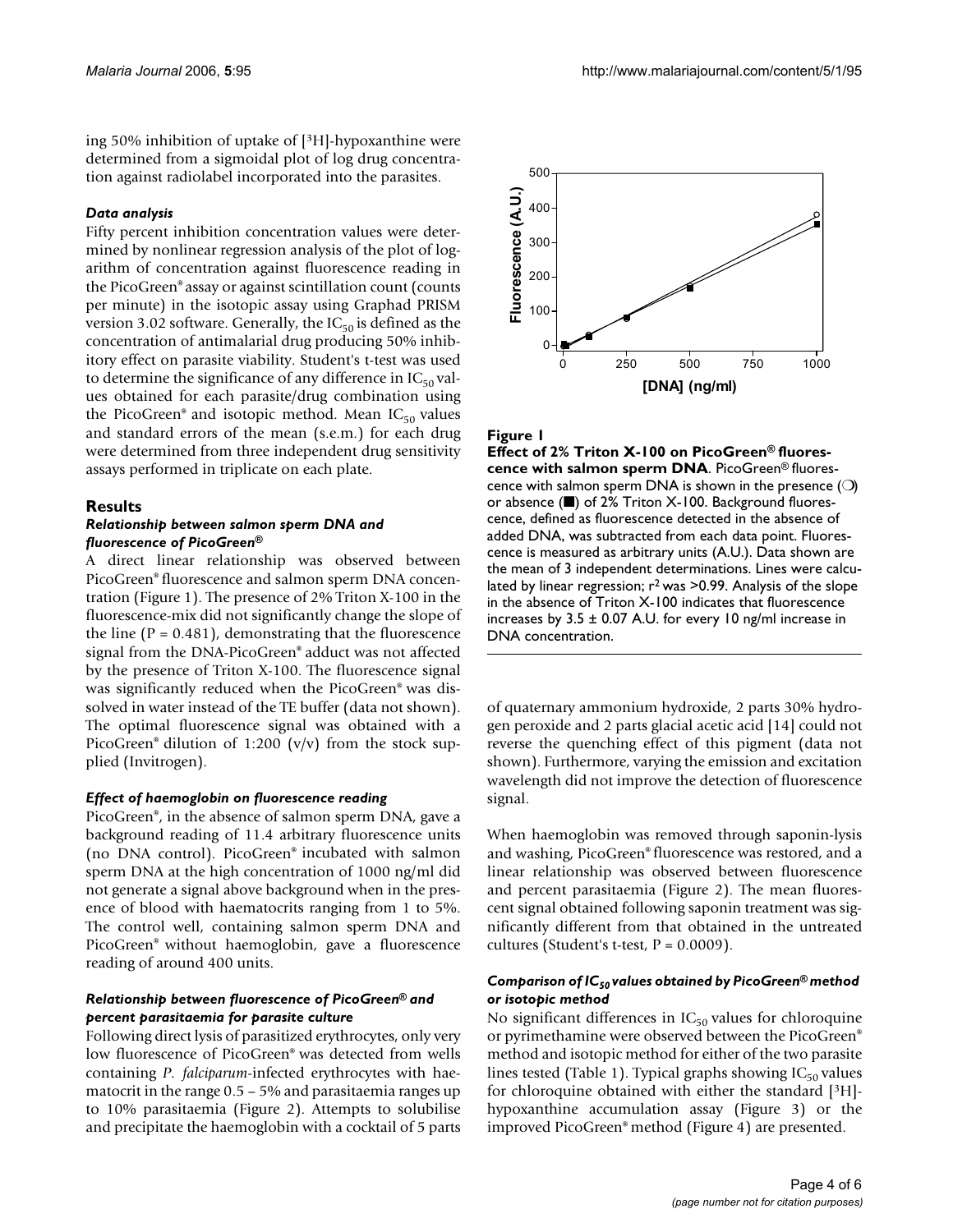

#### **Figure 2**

**Effect of saponin treatment on PicoGreen® fluorescence**. PicoGreen® fluorescence is shown following saponin treatment, followed by washing to remove haemoglobin (■), or with no saponin treatment ( $\bigcirc$ ), of the parasite culture ( $\mathsf I$ – 10% parasitaemia). Background fluorescence was subtracted from each point. Lines were calculated by linear regression. The slope of the line for fluorescence in the absence of saponin treatment was significantly different from zero ( $P = 0.005$ ; F-test), but was only 1.5% of the slope for fluorescence after removal of haemoglobin (87  $\pm$  4 versus 1.3 ± 0.3 A.U./% parasitaemia).

#### **Discussion**

Reliable and simple methods for the assessment of the sensitivity of malaria parasites to commonly-used drugs are important as public health tools, allowing evidencebased decisions on antimalarial drug policy, as well as for the evaluation of antiplasmodial activities of new chemotherapeutic compounds. Simple, reproducible assays using fluorescent labels seem to offer advantages over existing methods, especially for high throughput studies



#### Figure 3

**Example of chloroquine responses of** *P. falciparum*  **lines obtained with the improved PicoGreen® method**. A typical sigmoidal graph showing the responses of *P. falciparum lines 3D7* (■) and K1 (○) to different concentrations of chloroquine obtained with the improved PicoGreen® method. Each data point is the mean of two wells and the error bars show the standard error of the mean.

and for the routine monitoring of drug sensitivity profiles in malaria-endemic areas.

In preliminary investigations, using a previously published method [7], a linear relationship was observed between fluorescence of PicoGreen® and salmon sperm DNA concentration, with a clear signal from as little as 1 ng/ml DNA in  $1 \times$  PBS. However, the addition of uninfected erythrocytes, even at low haematocrit levels, largely abolished the fluorescence seen with salmon sperm DNA. Similarly, the fluorescence signal was barely detectable from cultures of *P. falciparum*-infected erythrocytes, even

Table 1: Mean IC<sub>50</sub> values for chloroquine and pyrimethamine determined by the PicoGreen® or [<sup>3</sup>H]-hypoxanthine accumulation assay. Mean IC<sub>so</sub> values for chloroquine and pyrimethamine were determined by the PicoGreen® or the [3H]-hypoxanthine **accumulation assay for two laboratory lines of** *P. falciparum***, 3D7 and K1. Data are the means of 3 independent determinations and**  standard error of the mean (s.e.m.) values are given in brackets. P-values were obtained from Student's t-test comparisons of IC<sub>50</sub> **values obtained for the two methods.**

| Parasite<br>Drug | Mean $IC_{50}$ values in nM (s.e.m.)<br><b>PicoGreen</b> | $[3H]$ -hypoxanthine | P-value |  |
|------------------|----------------------------------------------------------|----------------------|---------|--|
| 3D7              |                                                          |                      |         |  |
| Chloroquine      | 6.3(0.4)                                                 | 7.2(1.1)             | 0.47    |  |
| Pyrimethamine    | 38.6(7.6)                                                | 47.4 (9.6)           | 0.51    |  |
| ΚI               |                                                          |                      |         |  |
| Chloroquine      | 141(29.4)                                                | 128(7.4)             | 0.69    |  |
| Pyrimethamine    | 295 (115.2)                                              | 437 (133.4)          | 0.47    |  |